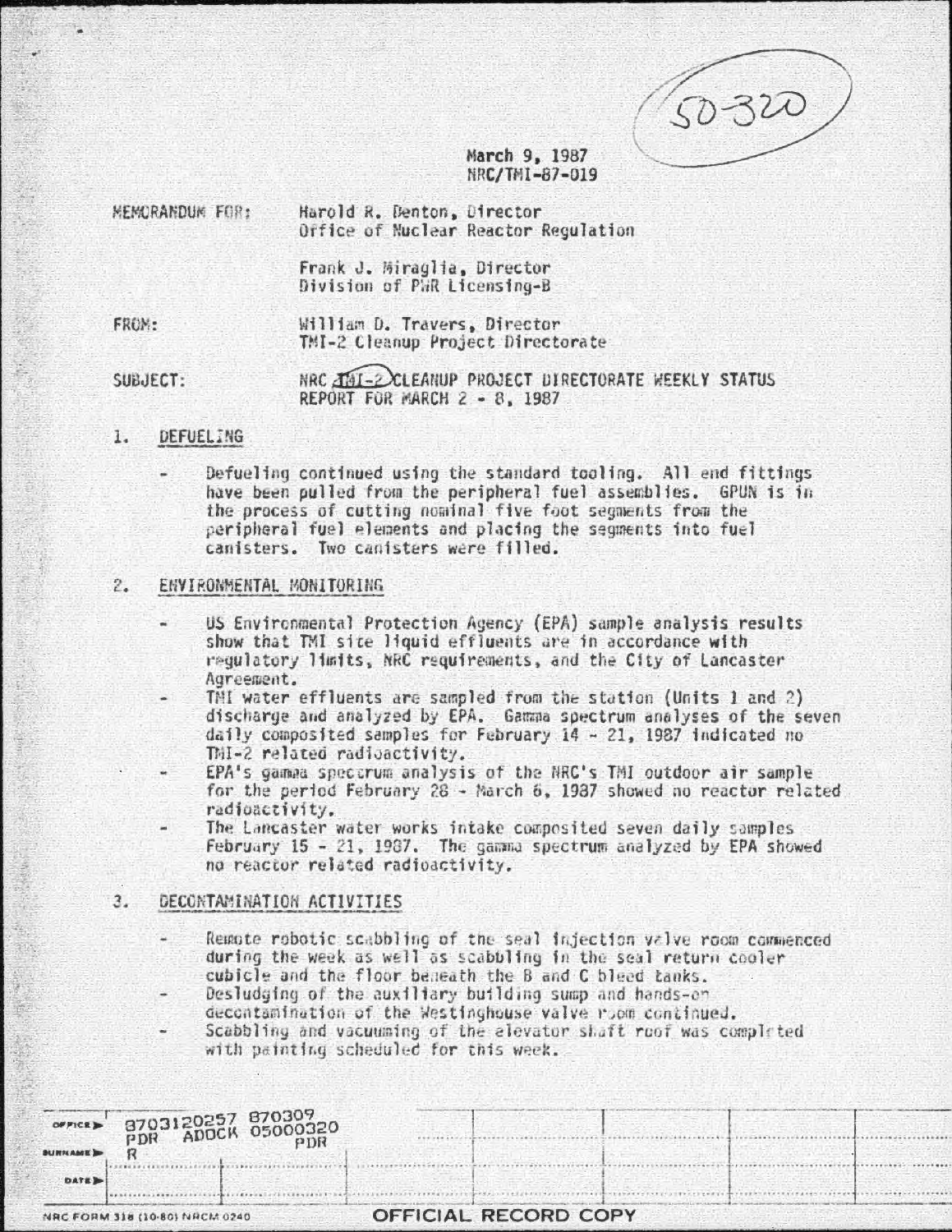Harold R. Denton Frank J. Miraglia

#### 4. MRC EVALUATIONS IN PROGRESS

Technical Specification Change Request numbers 49 and 51 and the associated Recovery Operations Plan Change Requests 31 and 33.

 $\overline{2}$ 

- Technical Specification Change Request 52, 55 and 56.
- Solid Waste Facility Technical Evaluation Report.
- Heavy Load Safety Evaluation Report, Revision 3.
- Processed Water Disposition Proposal.
- Safety Evaluation Report for Use of Plasma Arc Cutting Torch.
- Temporary Reactor Vessel Filtration System Safety Evaluation Report, Revision 3.
- Pressurizer Defueling Safety Evaluation Report.
- Safety Evaluation Report for Defueling of the Core Support Assembly.
- Waste Handling and Packaging Facility Technical Evaluation Report. Revision 6 was approved on March 5, 1987.
- Containment Air Control Envelope Technical Evaluation Report, Revision 7.
- Coagulant Criticality Safety Evaluation Report.
- Revision 2 to the Sediment Transfer and Processing Safety Evaluation Report.
- Seismic Evaluation for Hodified Containment Penetration.
- Organization Plan Change Request 14.

### 5. **REETING**

The Advisory Panel for the Decontamination of Three Hile Island Unit 2 is schedu'ed to meet on March 25, 1987 from 6:00 PK to 10:00 PK at the Holiday Inn, 23 S. Second Street, Harrisburg, PA. The meeting will include further discussion of the proposed disposition of the accident-generated water and the NRC's Draft EIS and will include an opportunity for public comment.

Persons desiring to speak before the Panel are requested to contact Mr. Thomas Smithgall at 717-291-1042, or write to him at 2123 Marietta Avenue, Lancaster, PA 17603, so that they may be placed on the meeting agenda.

> ORIGINAL SIGNED BY William D. Travers

William D. Travers Director TMI-2 Cleanup Project Directorate

|                               | DATE. |  |  |  |  |  |  |  |  |
|-------------------------------|-------|--|--|--|--|--|--|--|--|
|                               |       |  |  |  |  |  |  |  |  |
|                               |       |  |  |  |  |  |  |  |  |
| NOC COOM 118 HC 801 NUCH 0240 |       |  |  |  |  |  |  |  |  |

OFFICE **SURNAME** 

# OFFICIAL RECORD COPY